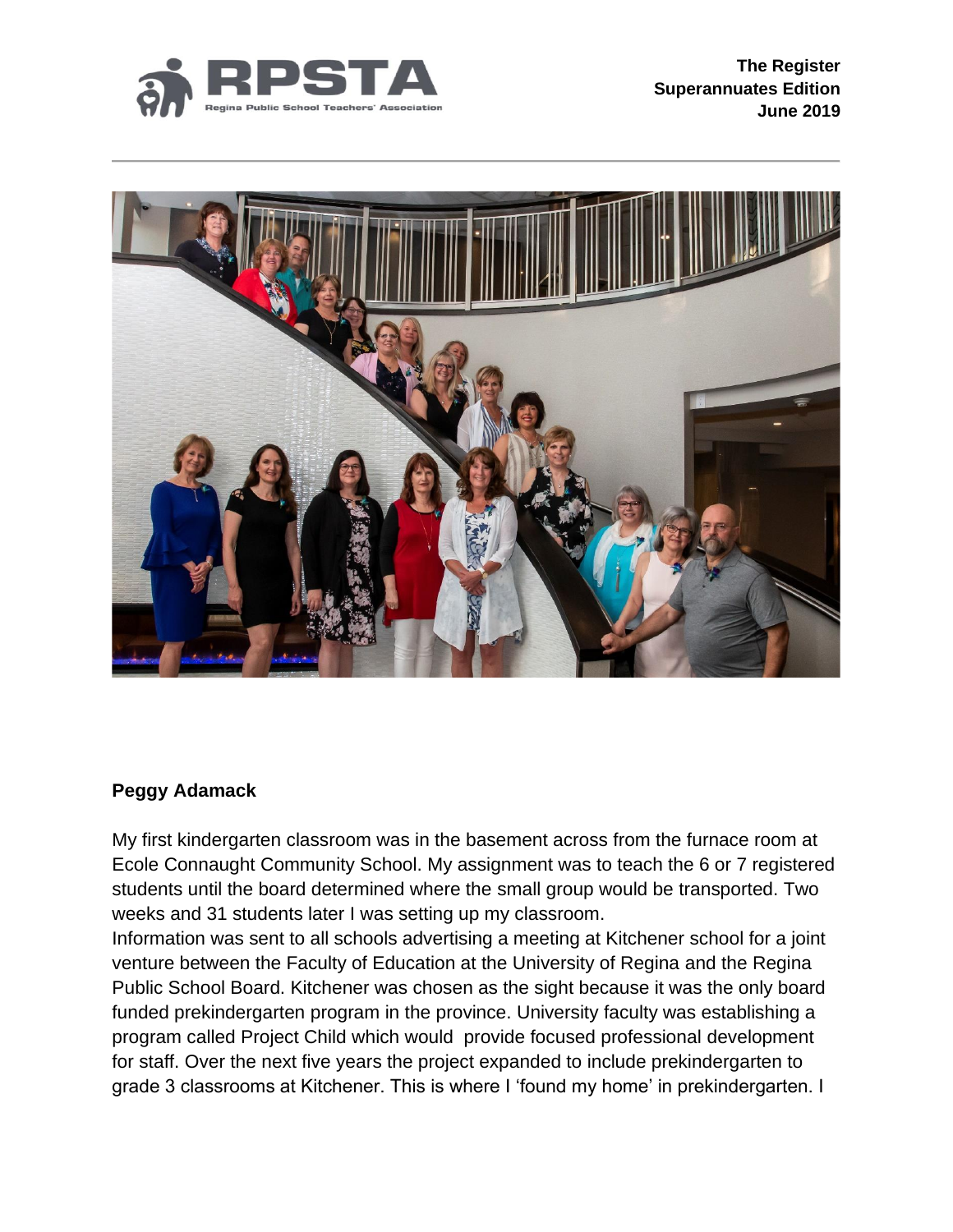

continued to study early education and part of this journey took me to Italy to spend time at Reggio Emilia.

After 8 years at Kitchener I was seconded to the Ministry of Education for two years where I provided support for the expansion of prekindergarten across the province. My next move was to Herchmer where I was part of the staff that closed the school. One of our last gatherings as a staff was to say farewell to the' spirit of Dorothy' whose presence was often felt by some staff!

With the expansion of local prekindergarten programs, my next challenge was to transform the senior French classroom into a new prekindergarten space at Glen Elm. From Glen Elm I moved to Judge Bryant and then Ford.

This June I will pack my boxes and hand over my classroom keys at Albert Community School.

During my time with the Regina Board of Education I have established learning environments in 10 classrooms at 7 schools. I shared my space with other teachers and traveled between schools. I have been very fortunate to work with amazing colleagues and interesting families. My most significant memories will be of my wonderful students. With the children we have co-created environments where on a daily basis we read, sang, played, built, explored and talked together.



# **Bob Baragar**

Began in 1989 after convocating from the U of S. Worked at Sheldon, Thom, Ready, Weyburn and Pangman Schools Taught many subjects: History, English, Math, P.E., Computers, Economics and Gr. 2 I started my career in Pangman, Sk in 1989. I spent 3 years teaching a variety of subjects.

One of my most memorable items from my first job was teaching 8 classes a day; 5 or more would be split

classes requiring a different lesson for each.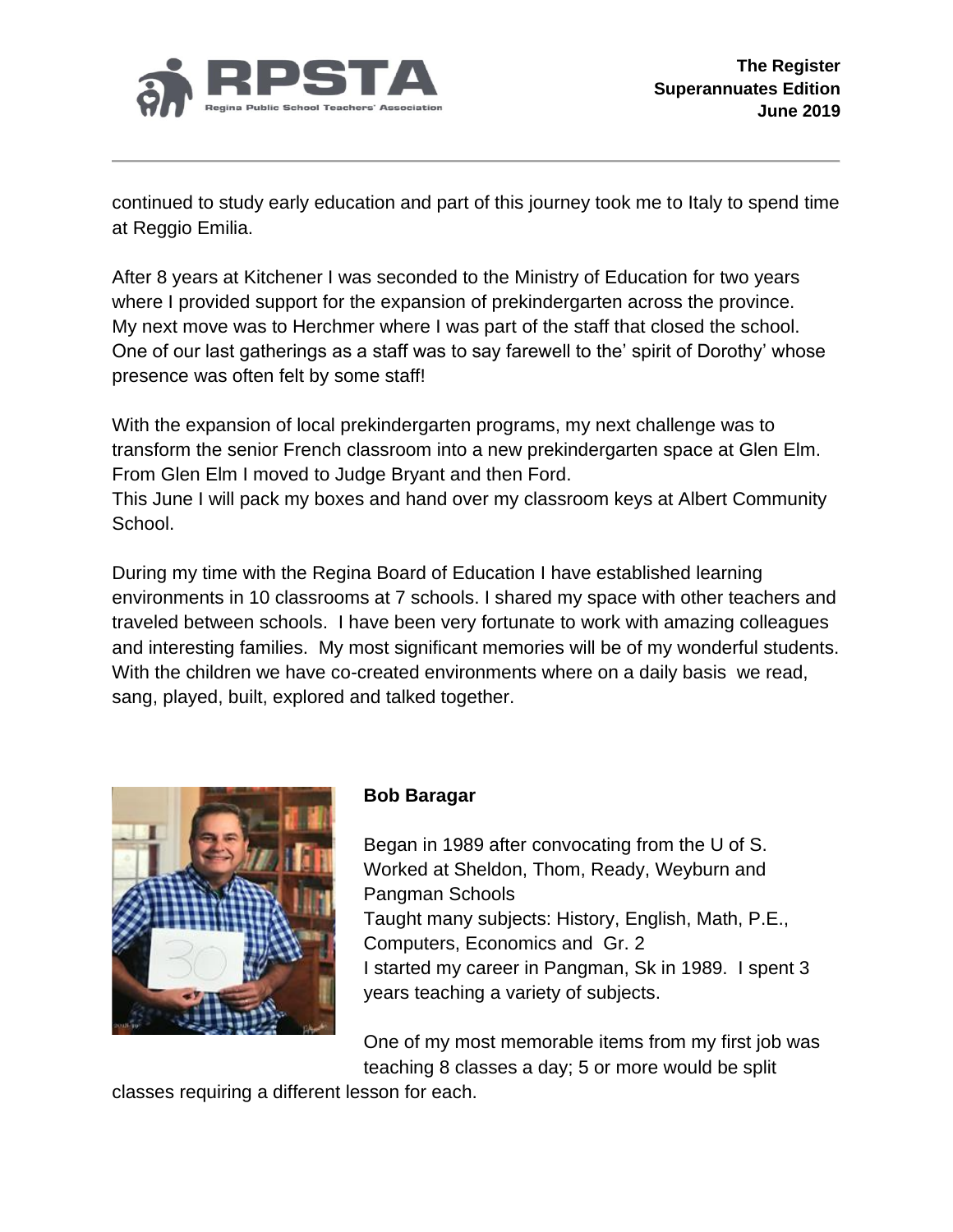

Coaching football, volleyball, basketball, badminton and track and field for my first 3 years.

Moving to a much larger school in Weyburn and working with a staff who was very energetic and willing to help a new teacher. Commuting to Weyburn for 5 years before moving to Regina Public Schools. Starting off at Ready with a .4 position teaching Gr. 7&8.

Getting an interview at Thom with Mr. Alex Young who hired me for a half time position. Most importantly to coach the boys' basketball team. Spending the next 9 years working with the staff at Thom who brought so much expertise and knowledge to education. Spending the last 12 years of my career at Sheldon with an exceptional staff.

My most memorable coaching events were working with some outstanding student athletes who went on to play professionally. Dan Clark, Stu Foord, Ivan Brown to name a few CFL players who attended Thom.



# **Sherri Beattie**

I started teaching in 1986 I worked for 3 years in Dauphin, MB at Henderson School teaching grades 3 & 4

For the past 30 years I have worked as a teacher and/or administrator with Regina Public Schools: The Crescents, Haultain, Ruth Pawson, Imperial Community School, Dieppe, Coldwell, MacNeill and Ethel Milliken School My Message to You:

This has been my message to myself throughout my career

and life and it has served me well . . .

Tomorrow – Do more, Encourage more, compliment more, Smile more, motivate more, High-five more Innovate more – repeat!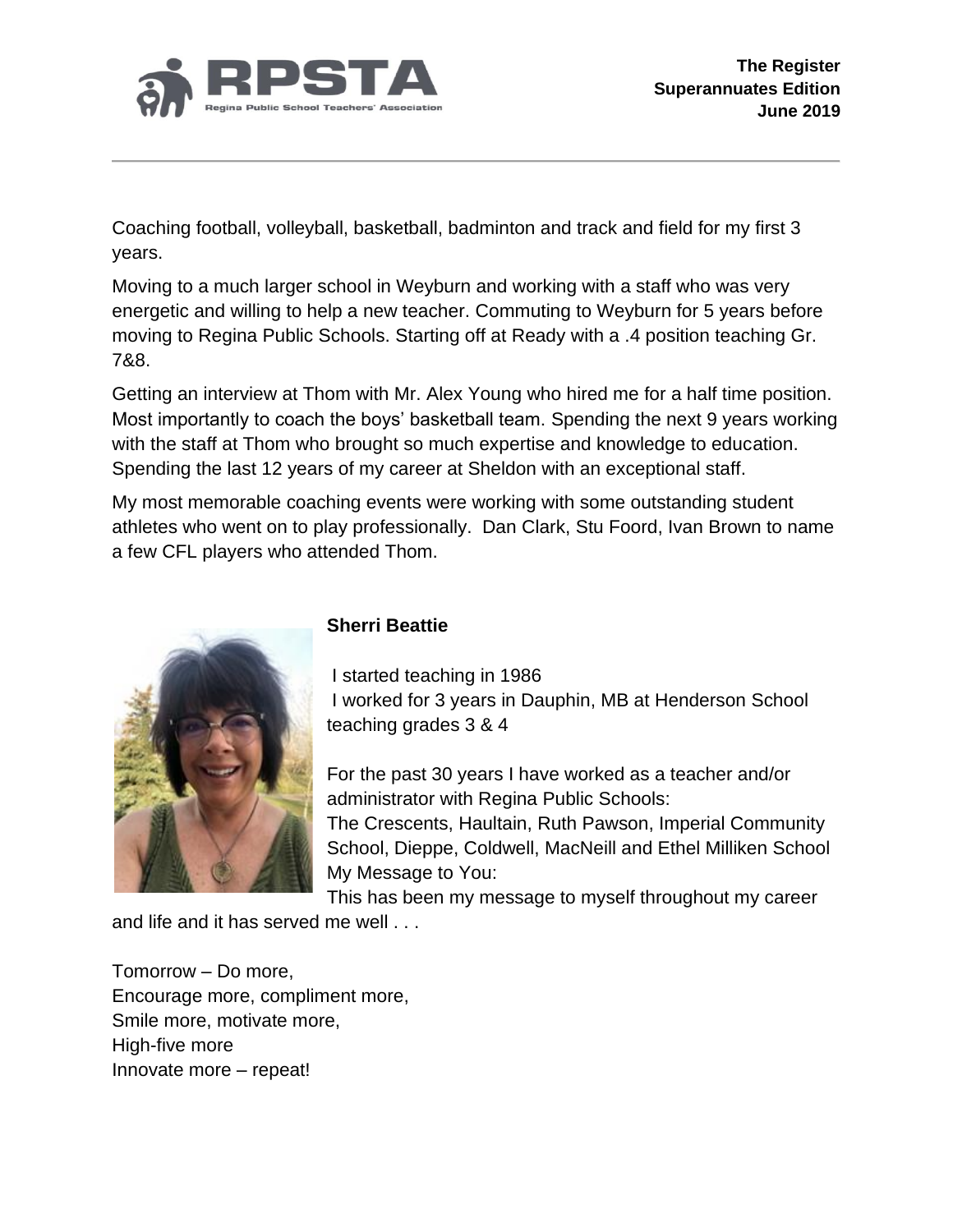



# **Carin L. Bergen**

1994-2019 Scott Collegiate, Winston Knoll Collegiate, Martin Collegiate ELA 9-12, Social 9, Home Ec. 9-12, Drama 9-12

It has been an honour to work with the Regina Public School Board since 1988. I began as an interpreter with the preschool hearing impaired at McVeety Elementary School then with elementary hearing impaired students at Henry Janzen. My first full-time teaching placement was at (old) Scott Collegiate for eight years. I had the privilege of teaching many amazing students, to revive the drama program and to begin the competitive Scott Improv Team who even performed for Prince Charles. Working with Elders and leaders in the community I learned much about our Treaty 4 heritage. In school-wide enrichment days we created rock mosaics (now on display in the new Scott), hosted children's pow wow, hosted school-wide writing workshops and community consultations to plan for the new school. Next at Winston Knoll, in addition to teaching, I had the fun of overseeing the canteen and working with student entrepreneurs. Finally, at Martin Collegiate these last nine years, I have taught many wonderful students and coached a fledgling Debate Team. Thank you for the trust to have taught and worked with so many amazing young people and staff in RPSD#4 over the last thirty years.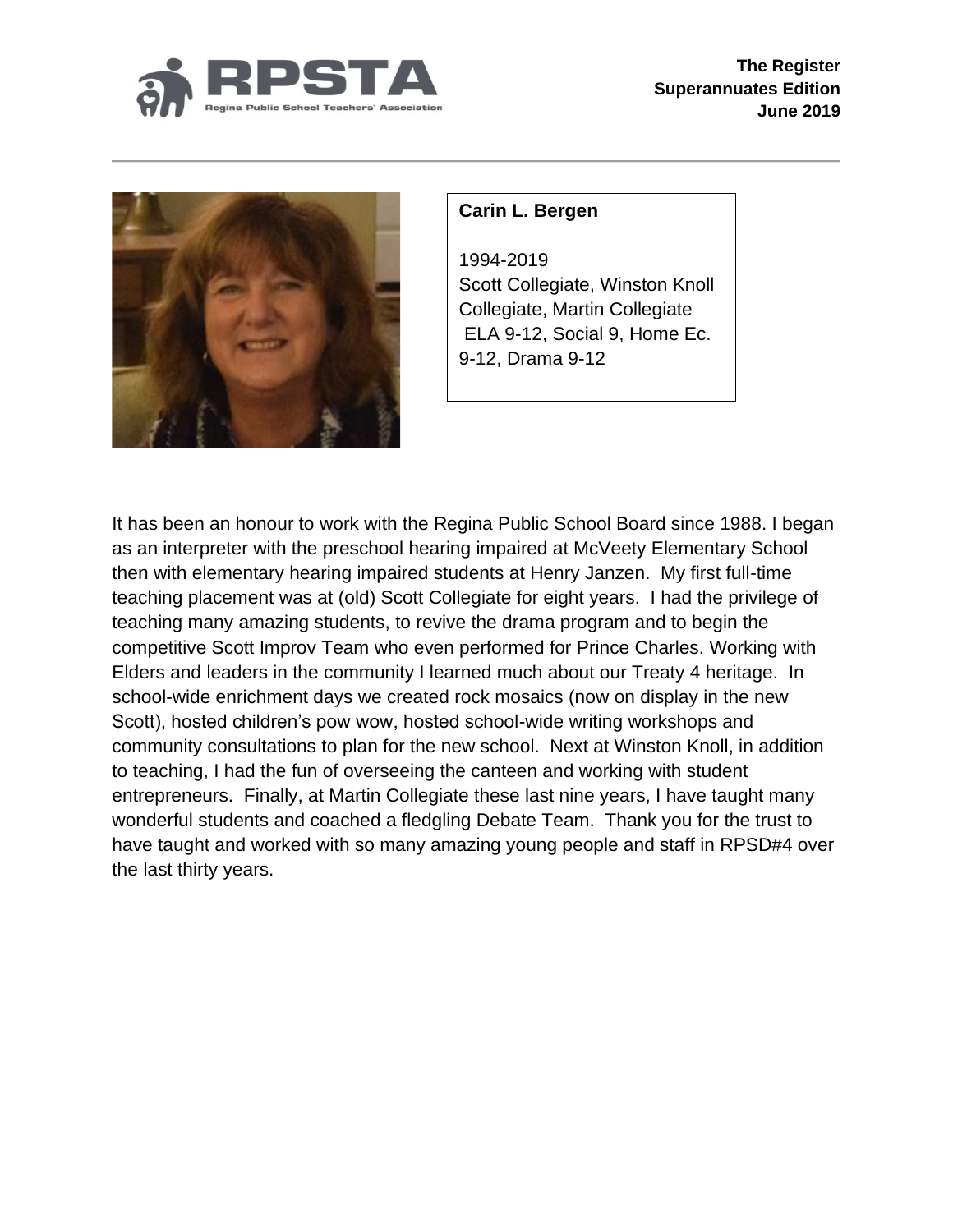



## **Debbie Bird-Frater**

My career with the Regina Public School Division began on October 8, 1987 at Kitchener Community School in the Pre-Kindergarten program. I worked half-time for the first three years of my career which changed in September of 1989 when I was fortunate to begin working on a continuing full-time contract. The next thirteen years were spent at Thomson Community School teaching grades 1 and 2. My next stop would be at McDermid Community School where I taught grades one and two.

After two years at McDermid I moved to Wascana

Community School for nine years. During my time at Wascana I taught grades one and two, which included the role as a Literacy and Numeracy support teacher for two years. The 2013-14 school year would be the last year Wascana School would be open as we transitioned over to Seven Stones Community School in September 2014. This would be my last stop in my career as I have enjoyed the last five years as a grade ½ teacher at Seven Stones.

During my 30+ years I was fortunate to have worked with wonderful administrators and staff members and developed lasting friendships. I look forward to see and experience what the next chapter of my life holds for me.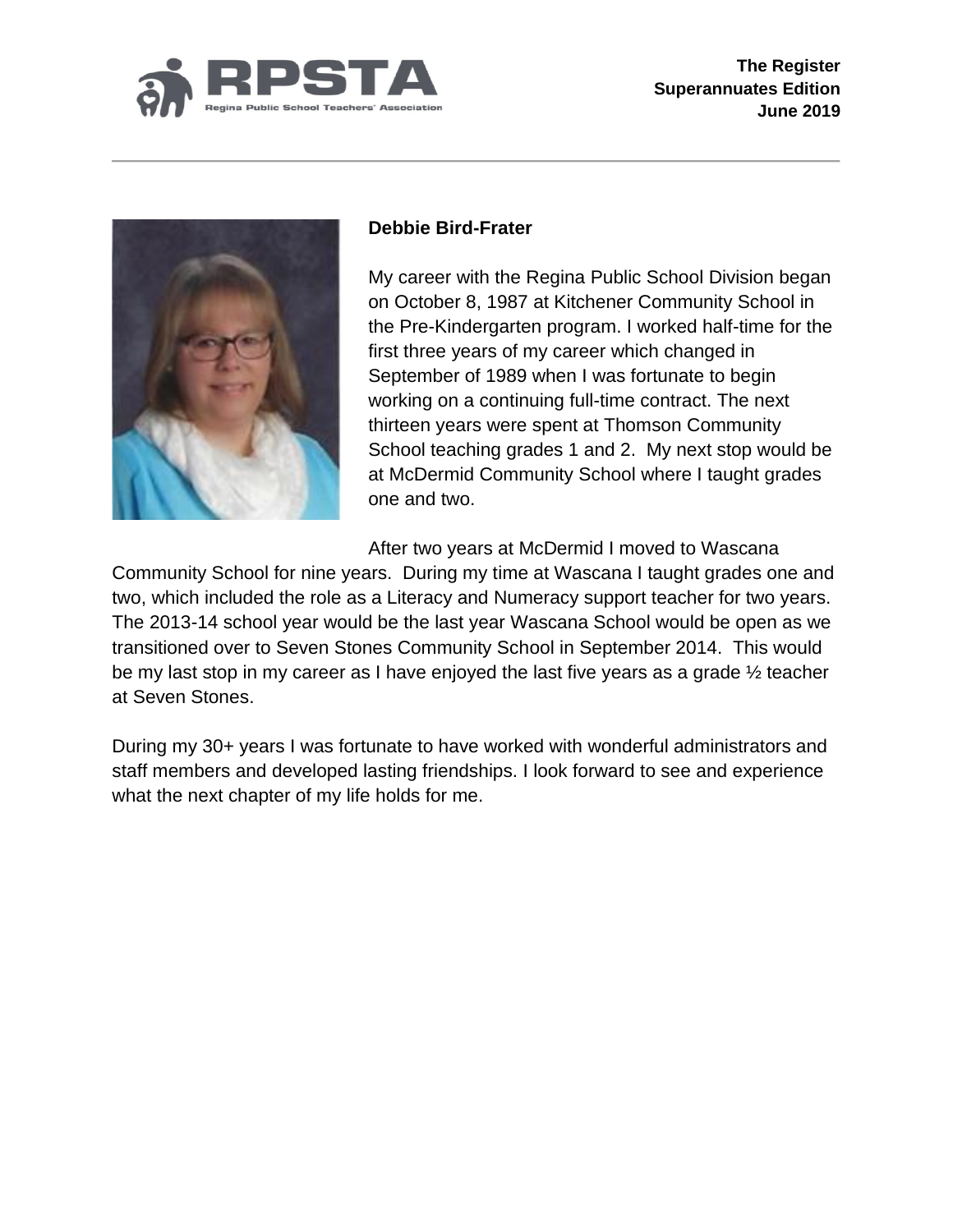



#### **Bev Brander**

I began teaching with Regina Public Schools in the fall of 1986 after graduating from the University of Regina with a Bachelor of Music Education. After five years of teaching I decided to return to university to complete a Master of Music at Bowling Green State University in Ohio. I have had the privilege to work in many schools over the years in various teaching experiences. They range from high school and elementary band, high school English and social Studies to elementary arts education and job sharing in a regular classroom. With exception to the 3 new schools there are only 3 schools that I have not been a staff member.

The highlights of my teaching career have definitely

been the people that I have made connections with over the years, from teachers and administration to parents and students. My first love has been instrumental music where I have spent most of my time. I am proud to have been an educator with the Regina Public Schools and am grateful they value the Arts especially instrumental music. I look forward to spending time with my family in my retirement.

Courage doesn't always roar. Sometimes it is the quiet voice at the end of the day saying, "I will try again tomorrow" M.J.R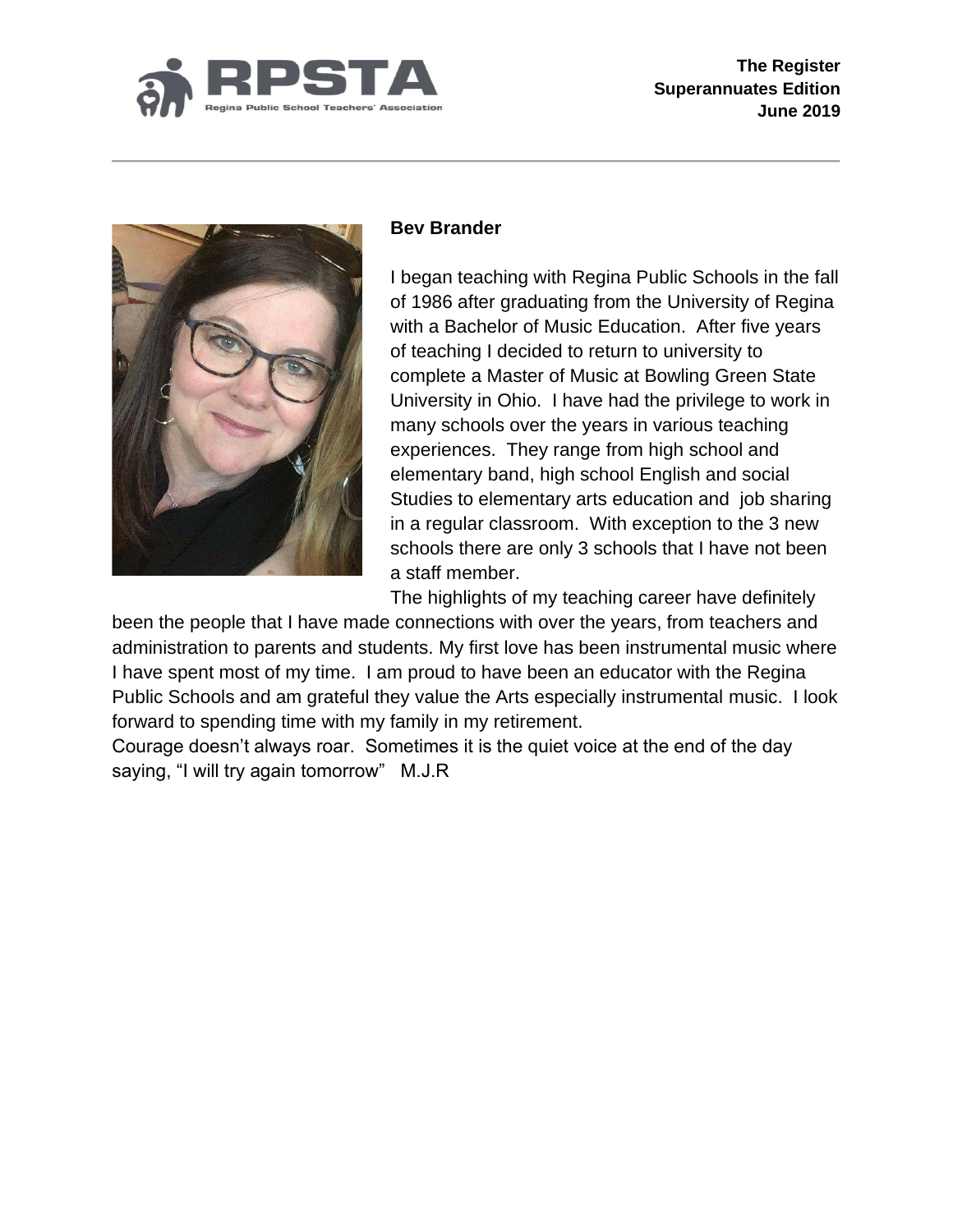



## **Katherine Lynn Davies**

My career began in 1983 at Vickers School in Prince Albert after my internship there at King George School. I guess with fighting off bats in the belfry, getting blue fingers from Gestetner machines and mastering the manual projectors that I earned my rite of passage with a Standard A certificate and a grade 1&2 classroom. A year later landed my new husband and myself in Kindersley taking on a maternity leave for 6 months at Westberry School. From there we moved back to the bald prairie once again. Once in Regina, I subbed while working on

my Education Degree I acquired a temporary contract in Grand Coulee at Stewart Nick's School. Finally home, I began teaching with the Regina Public Schools in 1986. I taught at Gladys MacDonald initially and then Wilfrid Walker, Douglas Park (a 5 room school at the time), Albert, Centennial, W.F. Ready, Henry Janzen, Stewart Russell (now closed) and finally my longest stint of 11 years at Judge Bryant teaching all grades from 1 to 8. I'd like to thank you all for your friendships and camaraderie.



#### **Brian Haacke**

I commenced my teaching career at Peacock High School in Moose Jaw, SK in September 1981 followed by Martin Collegiate, Campbell Collegiate, Cochrane High School and Campbell Collegiate (again). I completed my Bachelor of Education and then my automotive designation at SIAST. Have taught Mathematics, social studies, history, automotive, welding, machining, wood working, and graphic arts. My favourite extra-curricular activities included car club and football. Recently, I have enjoyed learning about different cultures and foods from my newto-Canada students. In retirement, I plan to continue to

work with students, travel, enjoy cottage life and pursue my automotive and cooking hobbies. My family has envied the passion and enthusiasm I have had for teaching and my desire to inspire young people with my knowledge, skill development and encouragement.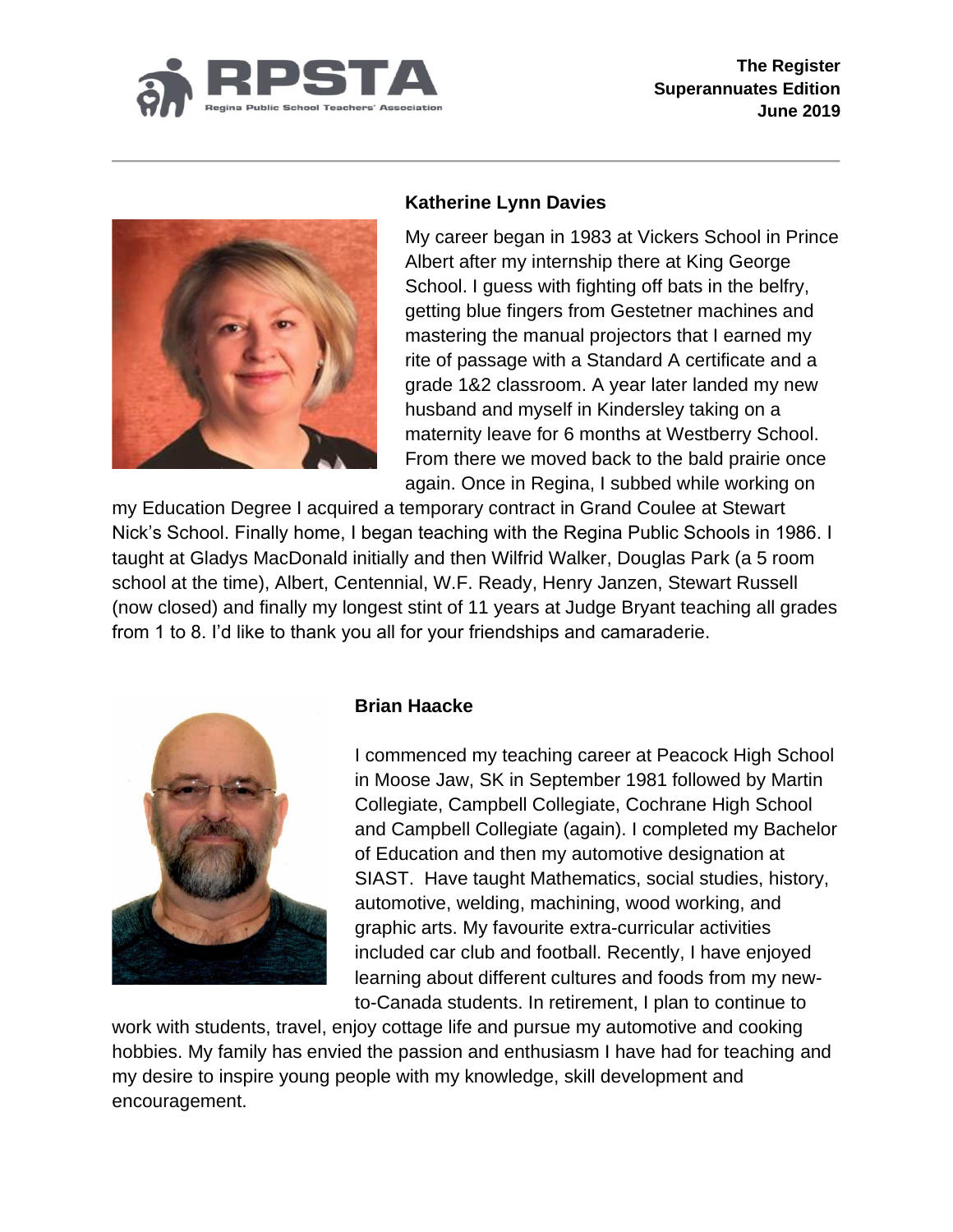



# **Kathryn Harris**

What passed like a fleeting moment in time, thirty-one years ago I began the career of my dreams. Fresh out of school myself, I had proudly become a teacher and can honestly say that I've loved every moment. I began this magnificent life journey as a Core French teacher in Estevan in 1987. It was there that I met and married my soul mate James. Immediately following our honey moon, we made the trek to the big city of Regina in 1990. Although it was intimidating to make that move it was exciting for us both. Once settled here, I had the privilege of working with some awesome colleagues and enjoying a number of various experiences. To name a few – I taught Core French, Grade One French Immersion, Grade 6/7 French Immersion, Grade 7/8 English and English Kindergarten. It was at this point that I felt ready

to move into administration and take on some new challenges. I was appointed viceprincipal in 2000 and principal in 2009.

Over the span of my career, I had the opportunity to work at the following schools: Wascana, Wilfrid Walker, Connaught, Elsie Mironuck, Hanna, Wilfred Hunt, Rosemont and MacNeill. I have to admit that these were busy times, as we also were raising our three amazing children, Linnea, William and Olivia. I have mixed feelings about retirement however I am retiring from Regina Public Schools at a time that I know still am loving what I do. I will always cherish the fond memories and lifelong friendships I've made over the years that I hope will continue well into my retirement. Thank you so much Regina Public Schools for the tremendous opportunities and for providing me with the wonderful career!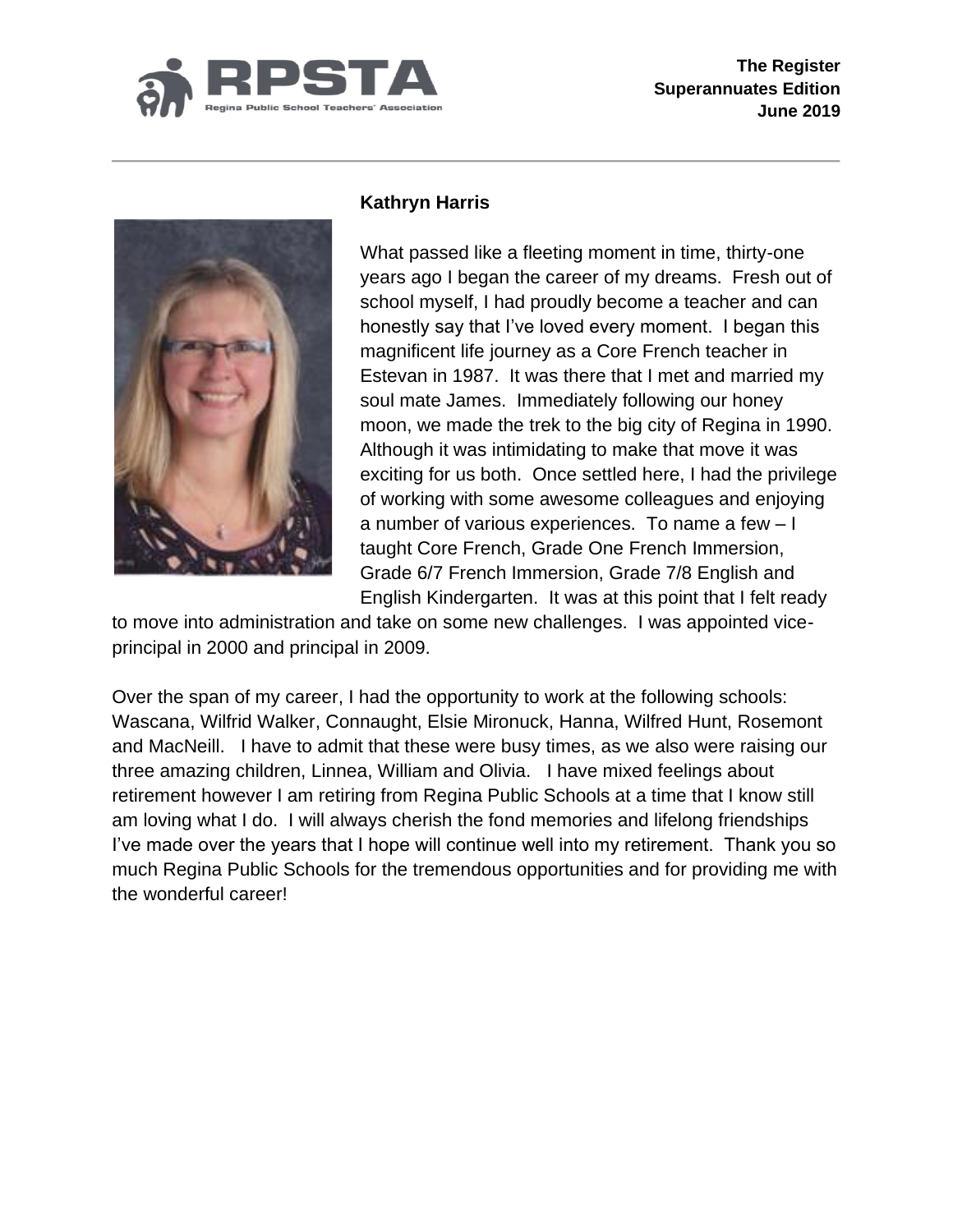



### **Kevin Heinemann**

I began teaching in 1989 at Pilot Butte School in a middle years setting. I then moved on to White City School. I proceeded to Luther high school for one semester before being hired to teach English at Robert Usher. I taught English, Social Studies and PAA classes for 14 years. I then moved onto Winston Knoll for 8 years while continuing to teach PAA. I finally moved to Cochrane/CRP as Vice Principal. I enjoyed many highlight--too numerous to mention but amongst them were extra- curricular activities and the work I was involved in developing at Campus Regina

Public. I thank my many colleagues and friends over the years and look forward to the next 30 years of life raising my granddaughter.



### **Karen Howard**

My career with Regina Public Schools began at the end of August 1988 at Wascana School. It is truly amazing how quickly the years have gone by as I was fortunate to teach in a variety of schools at different grade levels and working in various programs/roles. My placements took me from Wascana to Wilfrid Walker, W. F. Ready, Cochrane High

School and Thom Collegiate. My last day of teaching was on January 28<sup>th</sup> and as I shared with my colleagues that day, I believe I would choose this career again as it was very rewarding and fulfilling. In closing, I am truly enjoying the freedom and flexibility offered to one in retirement as we have already travelled numerous places in the past few

months. Thank you to all of the students, colleagues and administrators with whom I have shared my career – it has been a pleasure to work with all of you!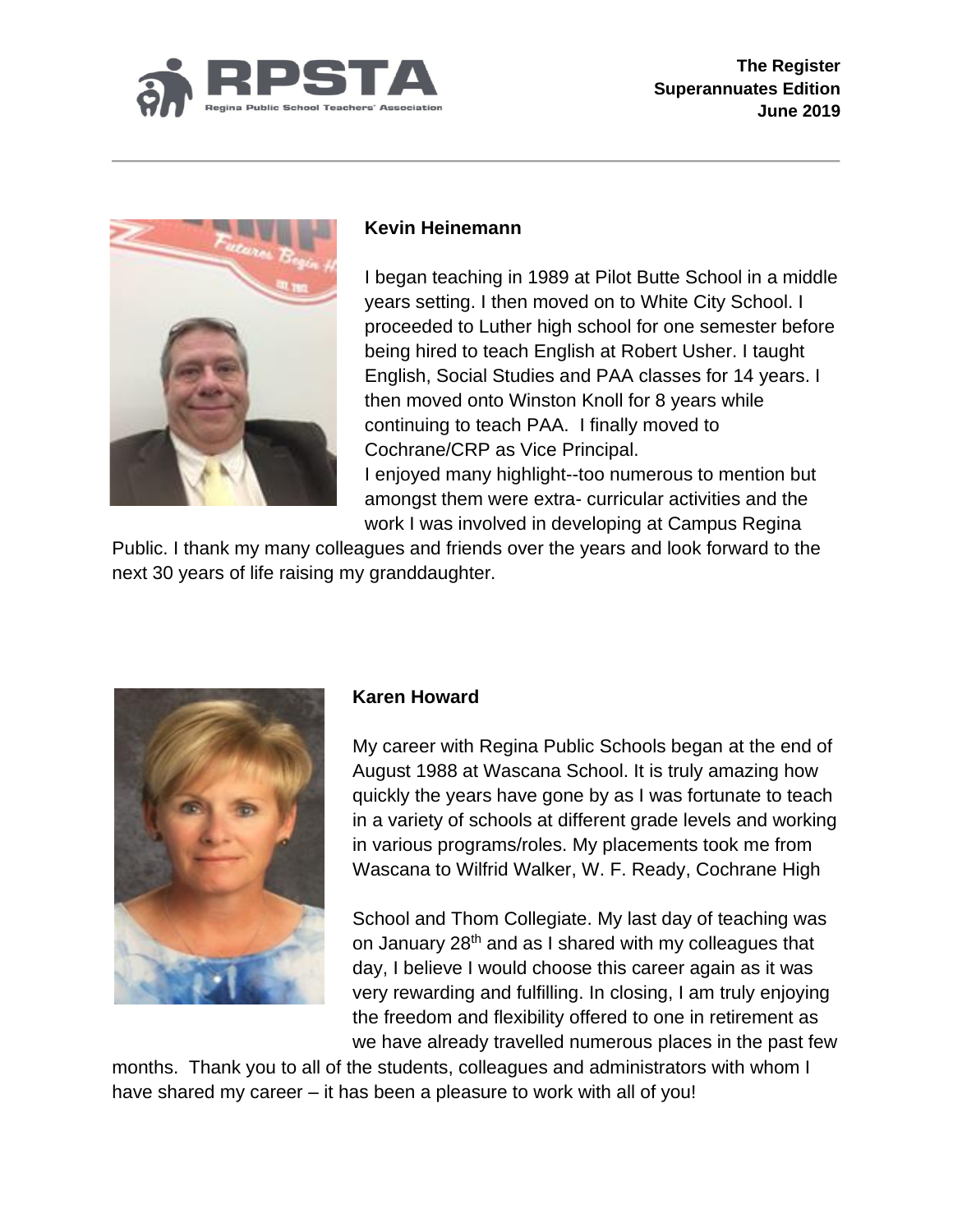



# **Tana Lynn Hoff**

I started my career in 1988 working for Buffalo Plains School Division, which is now Prairie Valley School Division. I spent the first part of my career at White City School, now known as Ecole White City School, as a student support teacher in special education. I also taught music, physed and science. In 2001, I began teaching kindergarten. In 2016 - 2019, I continued to teach kindergarten at Harvest City Christian Academy, with the Regina Public School Division. I am very thankful and have been blessed to have had the

opportunities to work with amazing students of all ages and wonderful families from start to finish! It's difficult to pick out a few memories to share, as each day provided memorable, sometimes challenging, sometimes humorous, and most times heartfelt experiences. However, I would have to say that music always added that extra enhancement to the day. From class sing a longs, to Christmas concerts, musical performances of the sort and extra curricular musical events and activities, music always made the day better!

I have always been fortunate to be a part of a very professional, committed, caring and supportive staff. A fond memory of this brings to mind an annual teacher/student floor hockey mini tournament held at the end of the school year in May and June. A great way to let off some of the year end stress and enjoy fellowship with colleagues and students! We had a pretend Stanley cup too! It was always fun to parade around the gym holding the "Willie Wright Cup" high in the air with the team of teachers always taking the championship, in a gym filled with excited and delighted students.

Message: Many years ago, a grandparent attending our year end K celebration said to me "You sure found your calling!" This statement stayed with me and has been the truth right up until my retirement. In 2018-2019 "Live Your Call" has been the message in our school and church. What a profound way to retire!

My future retirement aspiration is to write a book on the funny and genuine things kids have said. (Stay Tuned)

I will also continue to keep music in my life!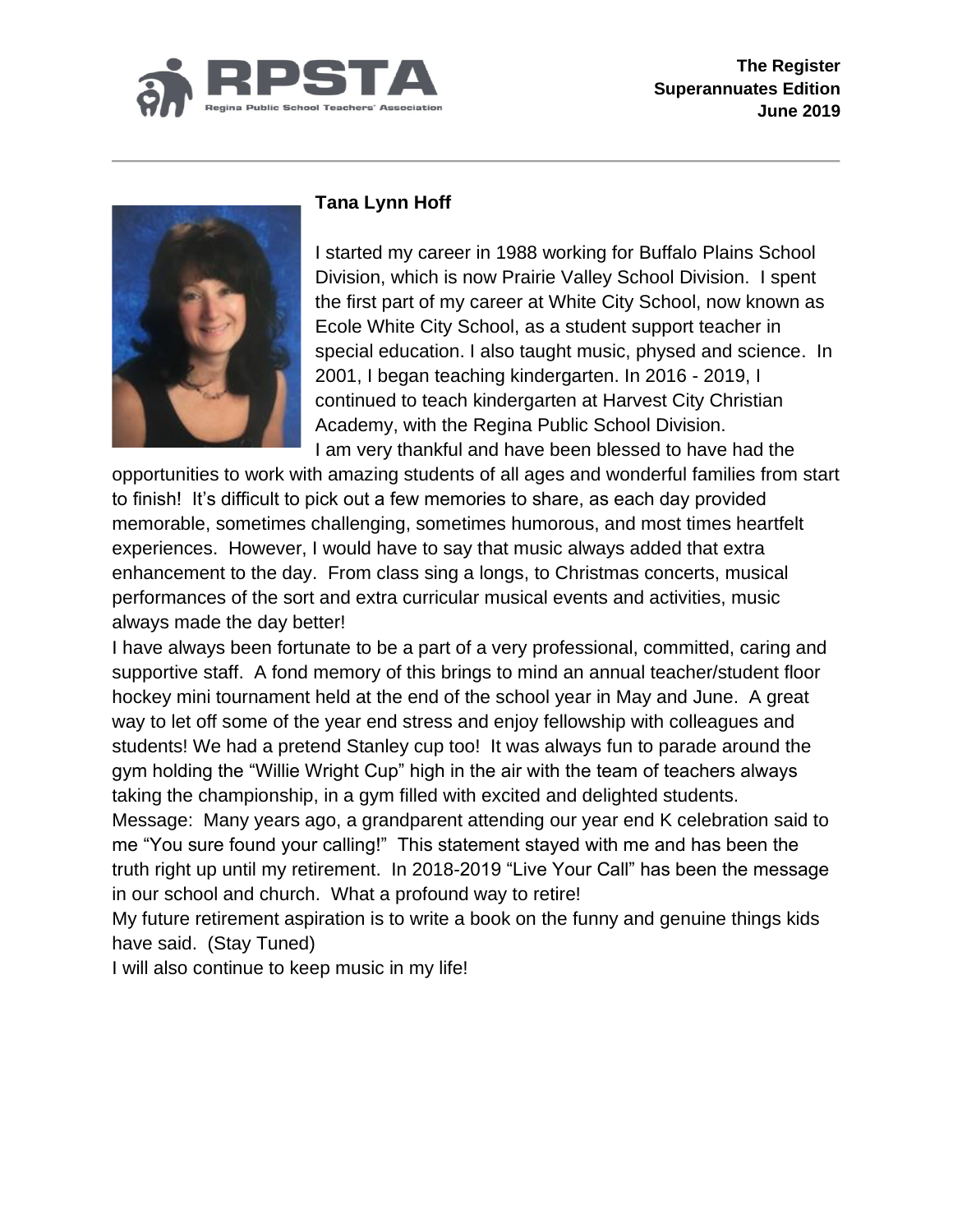



# **Kim Klumpp**

My career started 38 years ago on a Hutterite Colony in a one room school, teaching Kindergarten to grade 8. From there, I was transferred to the brand new White City School. When I had my first of three daughters, I began substituting for Buffalo Plains and then Regina Public School Division. I returned to full time teaching when I was hired for Douglas Park School. From there, I moved to the new school and was then transferred to W.H. Ford where I finished my career.

I look forward to the future as a Faculty Advisor for SUNTEP while leaving room to travel, and spend time with my friends and family, especially my three grandsons.

I want to thank my wonderful, supportive husband Marcel and my daughters, Lindsay, Jamie and Lea. As you all know, your families are along for the ride in this profession, enabling you to be the best you can be.

I have led my classrooms with the motto, "Fair, firm and fun," and the quote, "If you can't change it, change the way you think about it." I feel so blessed to have had such a wonderful and rewarding career. I hope I have inspired students to do their best and to appreciate every experience in life, whether positive or negative, as a learning opportunity.

Congratulations to my fellow superannuates.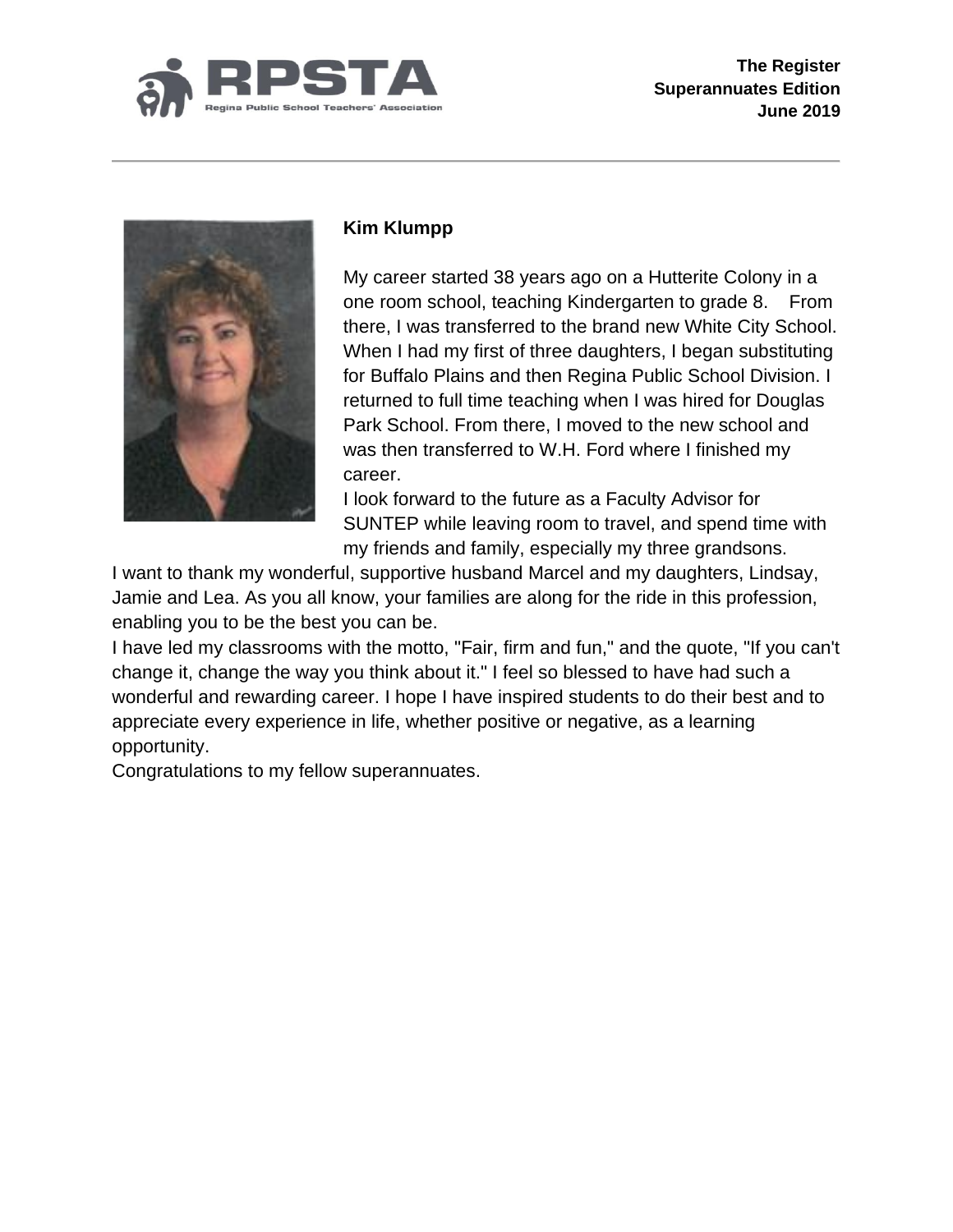



## **Bernadette Le-Blanc Fortier**

I have had the privilege of being part of the teaching profession for 36 years. From 1981 to 1995, I one of the first French Immersion teachers in the Northwest Territories involved in developing the program. During that time, I was also a community leader involved in developing the Francophone school system including the daycare and preschool as well as parent organization that was to become the Francophone School Board. In my teaching role, I served as French Language Coordinator to set up the new francophone school. When the school expanded from Grade 2 to Grade 6 and then to Grade 9, I took on the role of Grade 4 to 8 teacher with 22 students and then Grade 6 to 9 the next year as these positions were difficult to fill.

In that time, I also spent one year teaching French Immersion in Fort McMurray. In 1995, we moved back to Saskatchewan where I joined Regina Public Schools to teach middle years French Immersion at École Wascana School. From 2001 to 2007, I was vice-principal at Hawrylak and then Connaught. From 2007 to 2019, I was principal at Argyle, Connaught, Massey and École Wilfrid Walker. These opportunities in different school divisions and programs served me well as a teacher and a leader in my career as I had an opportunity to wear a number of leadership hats. I have been privileged to have a life long career supporting students and working alongside many committed professionals. Seeing students grow and thrive has been the joy of my career. I am looking forward to pursuing some of my many interests starting with a trip to Peru and Columbia next fall to continue learning Spanish, continuing my motorcycle excursions, spending time with my grand-children and my husband of 39 years and enjoying cheap flights at any time of the year. A flexible schedule will be wonderful. Thank-you to the Regina Board of Education senior admin and the support staff for all of your support over the years. Thank-you to all of the support staff, admin assistants, teachers, viceprincipals and principals that I have had the joy to work with. My career has been rewarding and certainly never boring. All the best to all of you.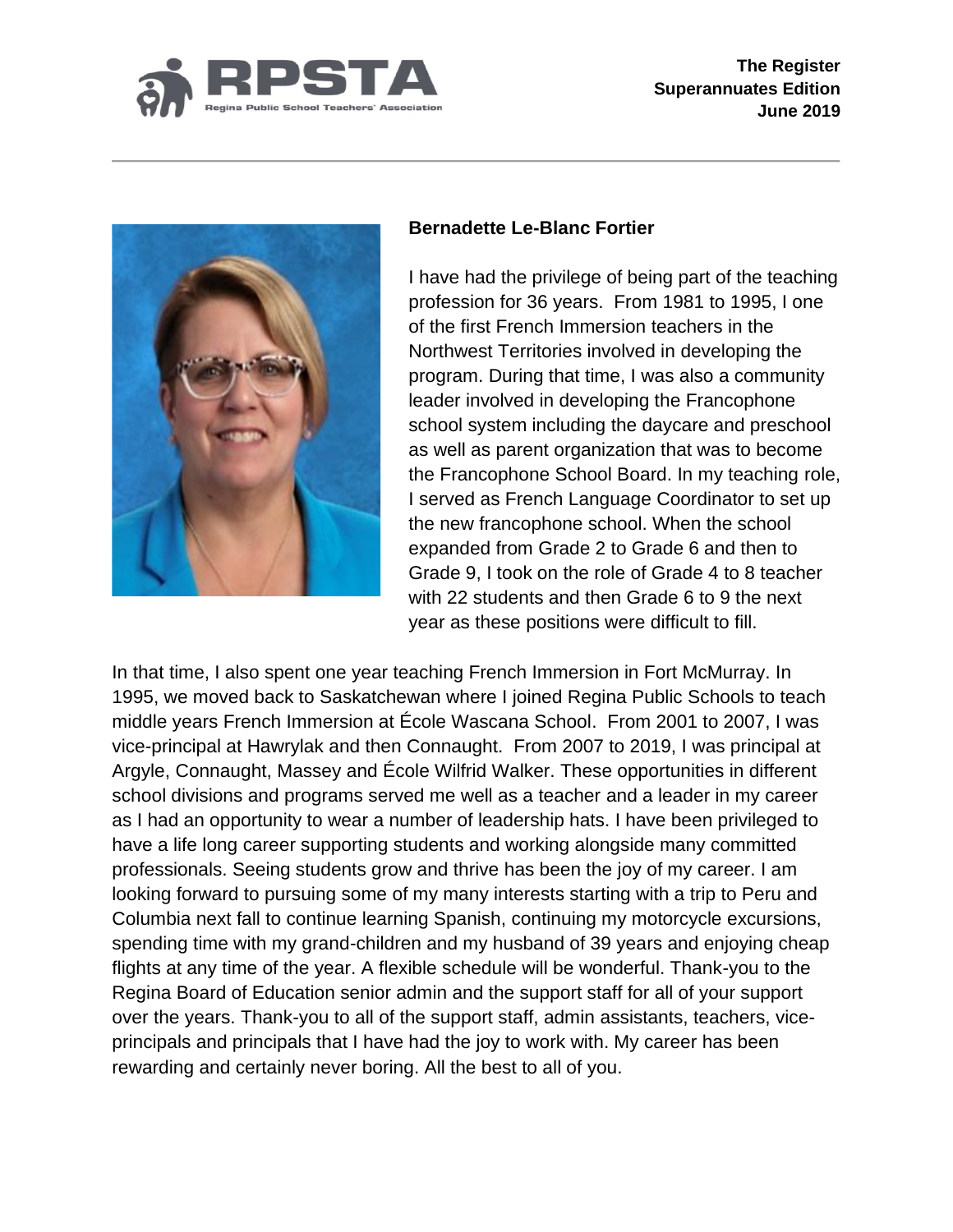



# **Luba Lubenko**

Started teaching in the fall of 1988

Taught French Immersion, Core French and English as well as worked as a teacher-librarian, VP and Consultant

Taught in Estevan, Yorkton, Regina

Regina Public Schools: Elsie Mironuck and **Massey** 

My career highlights include working with some

amazing educators and students, teaching and being an advocate for French education and enjoying a variety of roles in schools in Saskatchewan. Other fond memories are working with the ministry on curriculum renewal, opening a new joint facility, helping at the Newcomer Welcome Centre, working with a team of teachers to support the Saskatchewan Reading council, running many school clubs, taking some great field trips and fun year end and staff parties. Some of my favourite jobs were working with new teachers, purchasing new books to get to students and working with students to problem-solve and work out conflicts. As part of my ongoing professional development I was lucky to have the chance to study in Vichy France, at University of Sainte Anne in Nova Scotia, on Parliament Hill and to visit many educational sites in Saskatchewan.

I am happy to have had the opportunity to work in education for 30 years alongside some amazing mentors, colleagues and friends. Thanks to all of you for the good times, the mutual support during the challenging times and for sharing in my love of learning and teaching. I wish all of you the best as you continue to serve our students and families. A special thank you to my husband Michael. Thank you for sharing me with my school families and providing love and support on this journey.

I look forward to having time to enjoy what I love: visiting with good friends, traveling, continuing my wellness journey, cooking and learning new things like golf and growing flowers and herbs.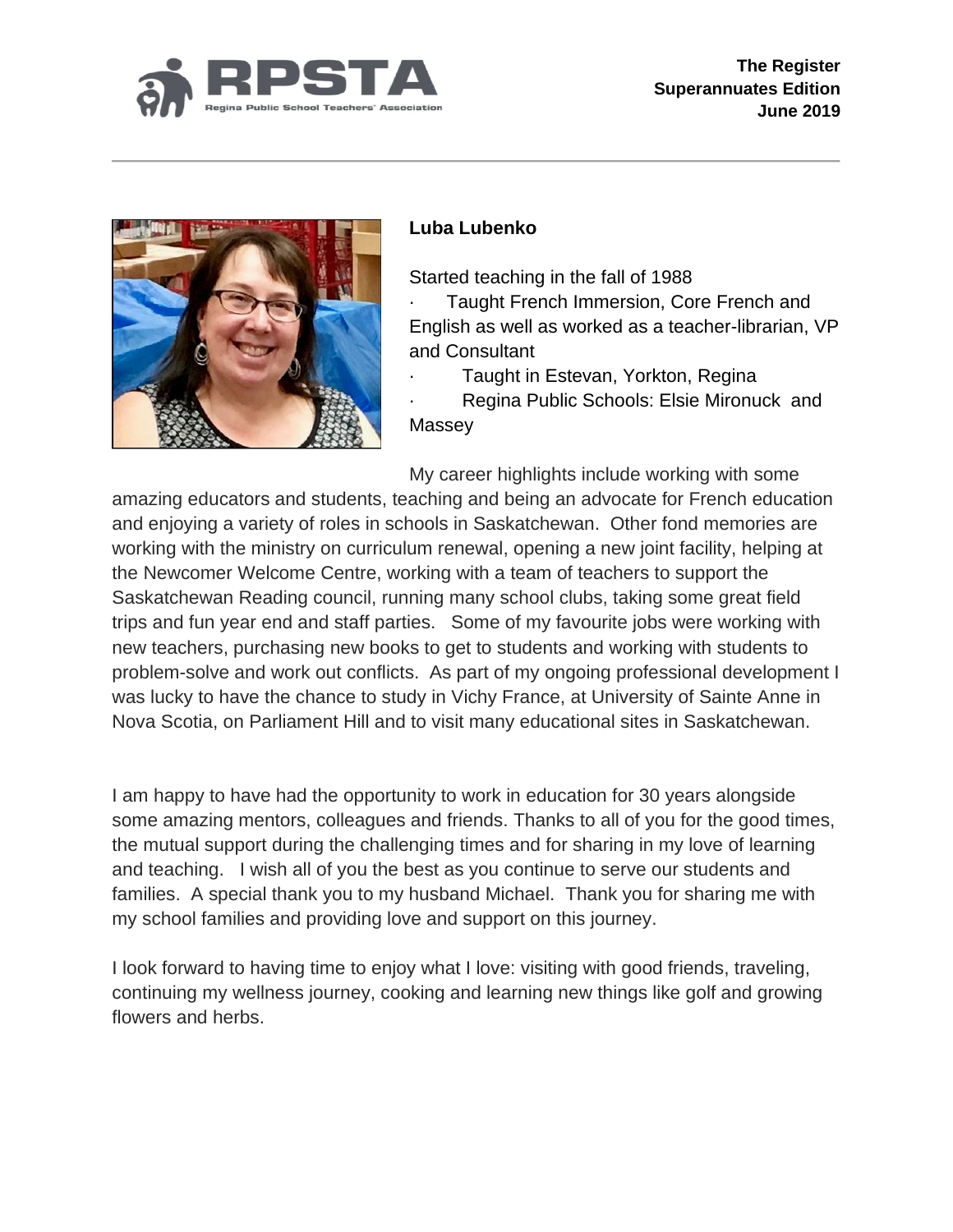



### **Leslie Pominville**

I began my teaching career with Regina Public Schools 32 years ago. In that time, I have enjoyed various roles including: substitute teacher, French Itinerant and classroom teacher of grades 1 through 5. My career began at Dr. George Ferguson School, followed by Lakeview, W. F. Ready, Grant Road, Glen Elm, and Argyle, concluding with the opportunity to teach at École Harbour Landing School. Being selected to teach at a brand new school was as exciting as receiving a "continuing contract" at the beginning of my career. Over the years I have had the good

fortune to work with many dedicated colleagues and administrators, who were passionate about teaching. I am grateful to have had the opportunity to pursue my career as an educator with Regina Public Schools.

Establishing close relationships with fellow colleagues and the school community has been a valued priority for me throughout my career. This included working closely with the SCC at the schools where I have taught, taking on the role of RPSTA Rep and STF Liaison in my last six teaching years, and collaborating with staff at each school. Over the years, I have gained several friends and shared many laughs with staff members. (Even in challenging times there has been laughter.) Thank you for all the support and inspiration you have provided. I also value the wonderful relationships and memories the students and their families have created for me.

As I retire, I reflect upon my experiences as a teacher and the profession itself. I am hopeful there will be a bright future for the profession where the importance of education is valued. I do not have specific future plans, but look forward to the opportunity to have flexibility in my life to capitalize on new experiences. To my fellow retirees, I wish you well and congratulations!!